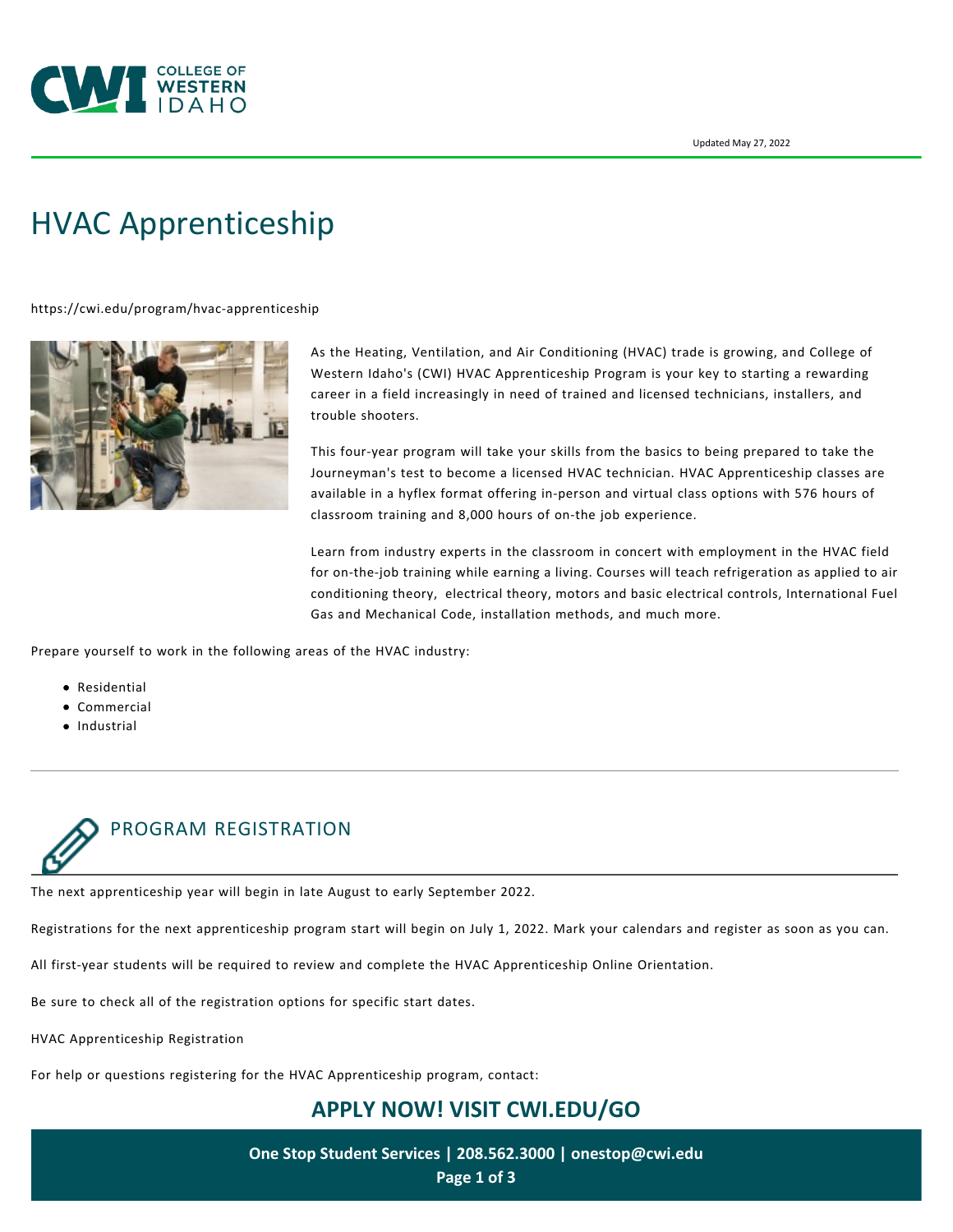

Updated May 27, 2022

Workforce Development [wd@cwi.edu](mailto:wd@cwi.edu) 208.562.2700

#### MISSION

Workforce Development at College of Western Idaho (CWI) provides you high-quality, short-term training to boost your job skills, acquire new career skills, and earn the certificates you need. Take as many classes as you want in our short-term, credit free classes with no applications, no transcripts, and no hassle. Just sign up and watch your career take off. Classes are offered at a variety of locations throughout western Idaho that are taught by knowledgeable professionals with years of experience in the topics they teach.

# WHAT YOU WILL LEARN TO DO

- Safety
- Tools of the trade
- Math
- Blueprint reading
- HVAC Theory
- **•** Refrigeration
- Air Conditioning
- Heating
- Fuel gas piping and venting
- **•** Electricity
- Sheet metal
- Hydronics
- Related science
- Code requirements for electricity, fuel gas and mechanical
- Hands-on training in a lab setting

# DEGREES AND CERTIFICATES

Certificate of Completion, Delivery Formats: In-Person, Hybrid, Online

# **COSTS**

- HVAC Apprenticeship Program costs are \$900 to \$1,000 depending on the year
- Textbook costs will vary by year

*Class costs and fees are subject to change without notice.*

# **APPLY NOW! VISIT [CWI.EDU/GO](http://cwi.edu/go)**

**One Stop Student Services | 208.562.3000 | [onestop@cwi.edu](mailto:onestop@cwi.edu) Page 2 of 3**